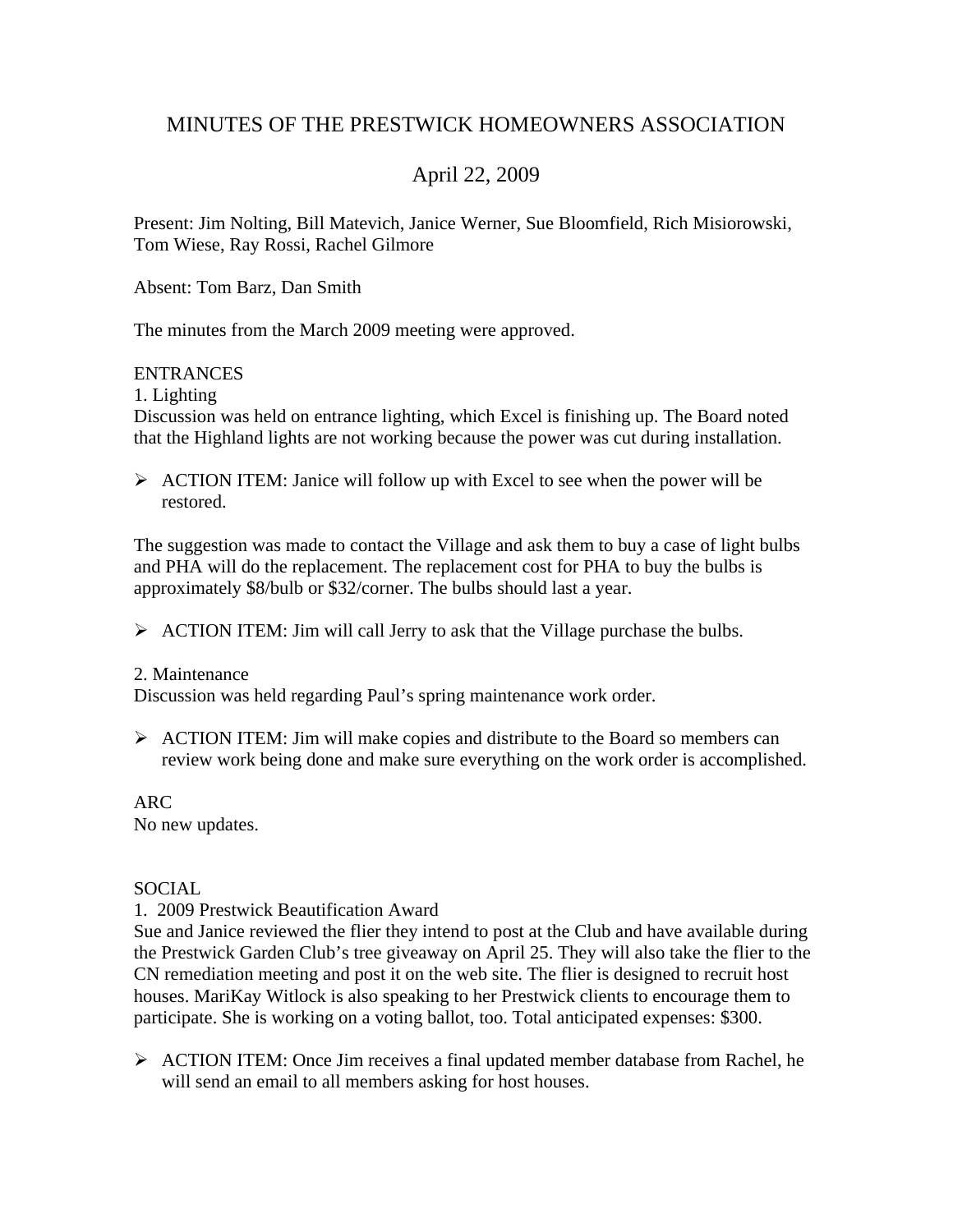- ¾ ACTION ITEM: Sue will contact Kay MacNeil about possible host houses.
- $\triangleright$  ACTION ITEM: Rachel will include the Garden Walk specifics in the May newsletter.

## MEMBERSHIP

1. Annual Dues Letter

Membership is down by about 70 households after the second mailing.

- ¾ ACTION ITEM: Rich will generate a list of previous members who have not renewed yet and distribute to the Board.
- $\triangleright$  ACTION ITEM: The Board will call previous members to remind them to join. All names will be submitted to Rachel by May 15. The Board can use the current membership letter or Rich's revised membership letter as a script for recruiting new members. \*NOTE: Checks should be sent directly to Jim Nolting, not Old Second. Jim's address is 600 Firth Ct.

Discussion was held on instituting a late fee or a discount for paying by an early bird date next year. The suggestion was made to give away a free membership if signed up before March 1.

The suggestion was made to include a pie chart in the next membership mailing showing members how their dues money was spent.

## 2. Ads

This year PHA received approximately 34 print ads and 3 web ads, down from 40 print ads and 7 web ads in 2008. Rachel will be getting all of the ad artwork/info to Liberty by Friday, April 24, so they can begin working on the lay out. The plan is that the ad insert will be ready for printing by the time the membership data is finalized in May.

Rich suggested buying a gift card or gift certificate to thank Tom Miskovic and Katie Schipits, Liberty staff who are working on our projects. Jim noted that a \$100 gift certificate and thank you letter was given to Bill Kiehl earlier in the year to thank him for donating Liberty's creative and printing services for the newsletter and directory.

## 3. Directory

This year the Directory needs to include the following:

- a) a street map of Prestwick
- b) updated phone numbers for Village organizations/services (See Rich's email)
- ¾ ACTION ITEM: Bill will ask the Village for a PDF map of Prestwick.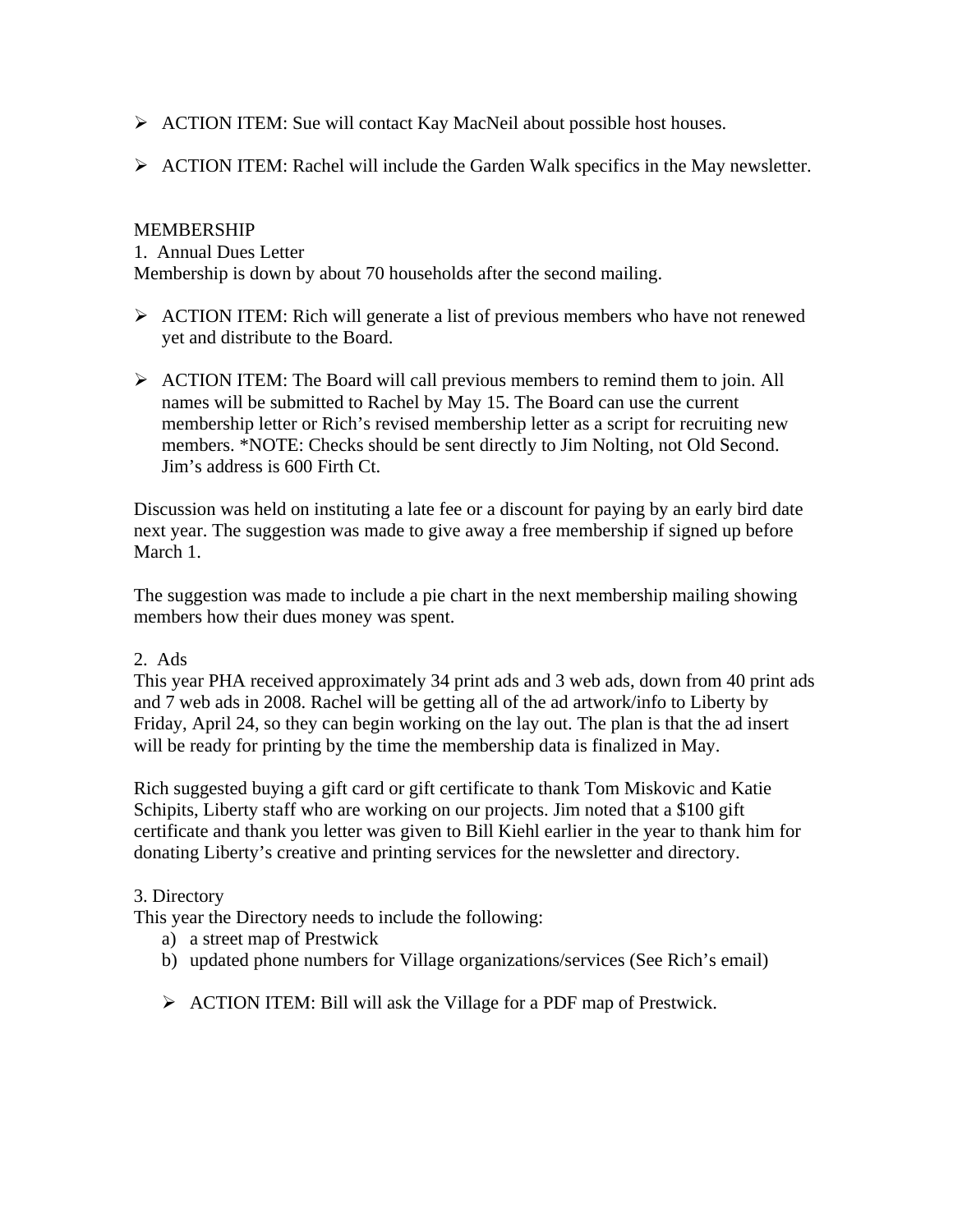#### 4. 2010 Membership Letter

Rich distributed a copy of his revised membership letter with the member data put directly into each individual letter for verification. Jim noted that discussion of next year's letter will be done in September or October so review Rich's changes at your leisure.

#### 5. Coordination of Data When Members Move

Discussion was held on how to get the updated information when members move within or out of Prestwick, including when homes are rented. The Bylaws say that the resident is the person who lives in Prestwick. Tom Barz's office has always maintained a list of resident changes.

- ¾ ACTION ITEM: Rachel should add the Thigpens to the master list (see Tom Barz's email with info)
- ¾ ACTION ITEM: Jim will assign streets to Board members. Board members will walk the neighborhood and verify that each address is listed in the street cross reference section of the PHA directory. If an address is not listed, the member will note that and give all updates to Rachel by May 15 so she can add them to the database.

Sue, Janie, Rich and Jim will split up Aberdeen. Bill will take Units 5 & 6. Tom W. will take St. Andrew's Way

#### **SECURITY**

#### 1. Security Cameras

Tom Wiese reported that it will cost about \$20,000 in equipment to provide security coverage for the five Prestwick entrances. This does not include labor, power or signage. He thinks the total cost would be \$30,000-40,000 installed.

Jim noted that this estimate differed from another ballpark estimate the Board had of \$15,000 total. Tom explained that estimates will vary depending on the type of equipment and system used. Tom feels that PHA would need to have a remote monitoring location set up at the Club to store data and that the whole project would need to be installed at one time, not piecemeal.

The Board would have to purchase cameras that could monitor 24 hours a day. The system would need a power source. The Board would have to figure out where the cameras could be located.

Jim noted that one option to pay for this improvement is to do an SSA, which would be a special property tax assessment that would go on everyone's tax bill for a short period of time.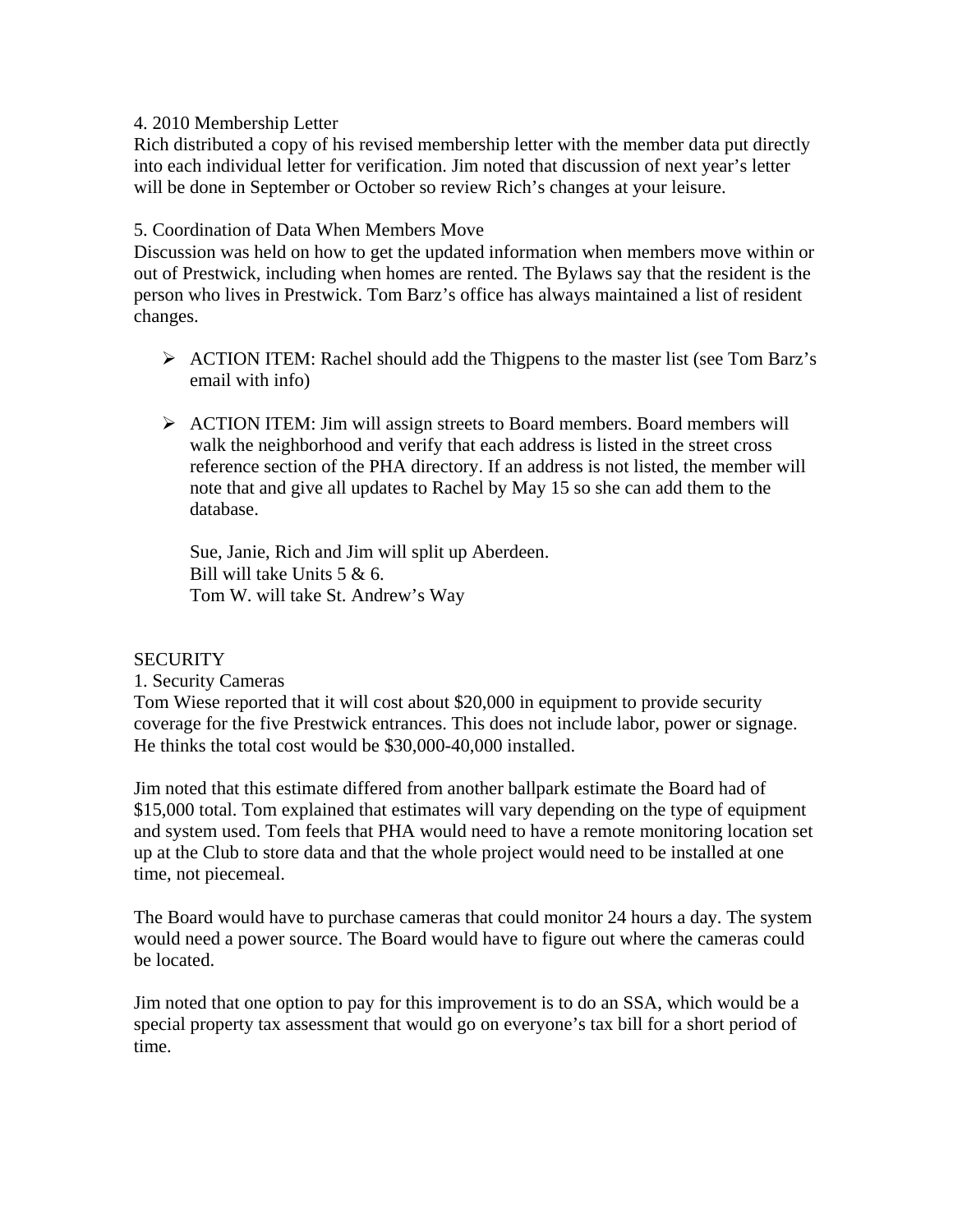$\triangleright$  ACTION ITEM: Jim will ask Debbie Luscombe if homeowners would receive a discount for living in a camera-monitored neighborhood.

The Board agreed to table this discussion indefinitely.

#### WEB SITE

Sue reported that the new officers are now listed. Please go visit the web site and verify names/numbers.

¾ ACTION ITEM: Rachel needs to send Travis the March minutes and make sure the Minutes PDFs are current.

#### FINANCIAL

1. Audit Committee Report

Rich reported that Gary White, Tom Ryan and he met with Tom Kazmierczak who had everything in order for the audit. The committee expects to have a report prepared for the May meeting.

#### 2. Account Balances

Jim reported that PHA has approximately \$26,000 in checking. Excel recently received its second of two PHA payments (\$9,920 on 4.7.09) for the balance of the electrical work at the entrances. The total paid out to Excel was \$17,920.

#### 3. Income/Expense Review

The Board made the following suggestions regarding future expenses:

- a) Solicit maintenance bids in September so the bidders can see what the entrances look like in full bloom. Ask for more perennials and fewer annuals in the bids.
- b) Regarding a contribution to the PCC fireworks, the PHA Board does not feel that PHA has the money this year. Jim can suggest to the Club that they still invite all Prestwick homeowners as part of the "Try Prestwick" program.

#### NEWSLETTER

Discussion was held about the next newsletter. It was decided that it should be mailed at the end of May. It will contain articles on:

- a) the Garden Walk
- b) CN remediation update (Rachel to get from Village web site)
- c) Rich's flying garbage article
- d) An entrances update from Janice
- e) The Audit Committee report
- f) Kay MacNeil's submission
- g) A blurb about contacting the Village first when neighbors see code violations

## GOVERNMENTAL

1. CN